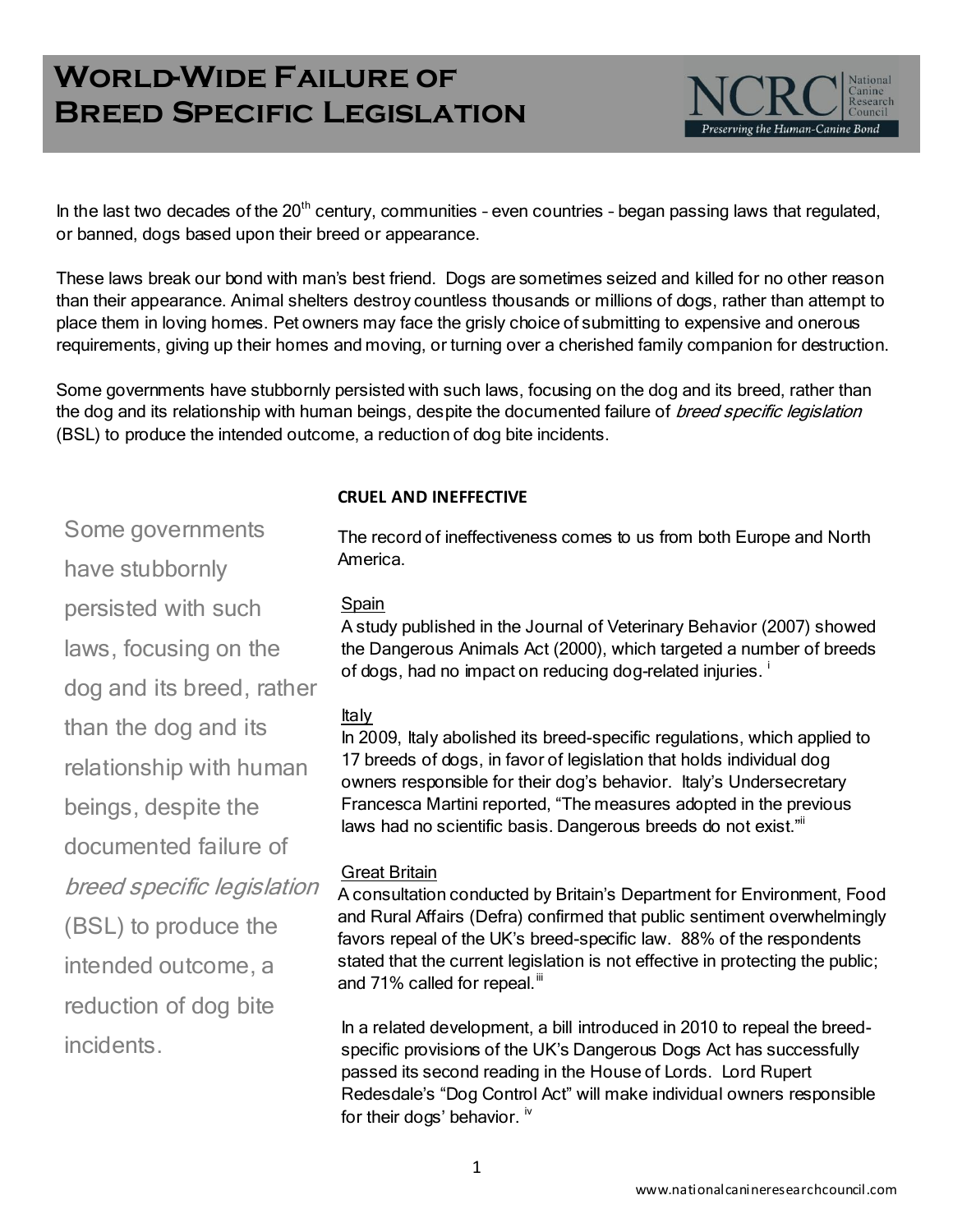#### **Netherlands**

Near the end of 2008, the Dutch government repealed a nationwide ban on pit bulls that had continued for 15 years. The government had commissioned a study of the ban's effectiveness, which had revealed that banning a breed of dogs was not a successful dog bite mitigation strategy. Instead, the researchers recommended better education for children and adults on proper interactions with dogs. $\frac{v}{x}$ 

#### Canada

In Winnipeg, Manitoba, after the city enacted a breed ban in 1990, reports of dog bites actually increased. Though the number has since fallen from those highs, citizens reported roughly the same number of dog bites in 2009 as they did in the year the ban was  $passed.$ <sup>vii</sup>

The Province of Ontario enacted a breed ban in 2005. In 2010, the Toronto Humane Society surveyed municipalities across the province to see whether or not the law had resulted in a reduction of dog bite incidents. The responding municipalities reported that, despite 5 years of BSL and the destruction of "countless" dogs, there had been no significant decrease in the number of dog bites. $v^{\text{ini}}$ 

## United States

Denver, Colorado enacted a ban in 1989. Thousands of dogs have been seized and killed, some literally snatched from their owners' arms. All of this government-sanctioned animal cruelty has produced no increase in public safety. In fact, Denver's citizens have suffered a higher rate of hospitalizations for dog bite-related injuries than neighboring breed-neutral Boulder, which has half the population of Denver. $\kappa$ 

Miami-Dade County, Florida, also enacted a ban 1989. There has been no significant decrease in dog bite related injuries. $x$ 

# **RESPONSIBLE PET OWNERSHIP: THE HUMANE PATH TO COMMUNITY SAFETY**

In 2006, Calgary, Alberta, enacted a breed-neutral Responsible Pet Ownership Bylaw built on four simple yet important principles: license and provide permanent identification for pets; spay or neuter pets; provide training, socialization, proper diet and medical care for pets; do not allow pets to become a threat or nuisance. Xi By educating its citizens to these principles, facilitating their compliance with them, and backing that up with rigorous enforcement when necessary, Calgary Animal Services has achieved a combined record of compassion for animals and safety for human citizens without equal anywhere in the world. In 2009, 86% of the dogs handled by Animal Services were returned to their owners. Fewer than 5% were euthanized.

Further, in 2009, this city of over 1 million people had reports of only 159 dog bites, of which 101 did not even break the skin. No community in Europe or North American can boast such a record of safety around dogs.<sup>xii</sup>

## **A HIGHER STANDARD FOR ALL**

There is no scientific evidence that one kind of dog is more likely to bite or injure a human being than another kind of dog;  $x^{\text{iii}}$  and in no event should dogs be characterized apart from their relationships with human beings. We call on all communities and nations to recognize these fundamental truths; to honor the special relationship between dogs and human beings; to repeal cruel and ineffective breed specific regulations; and to hold all owners to a high standard of humane care, custody and control of all dogs, regardless of breed or type.